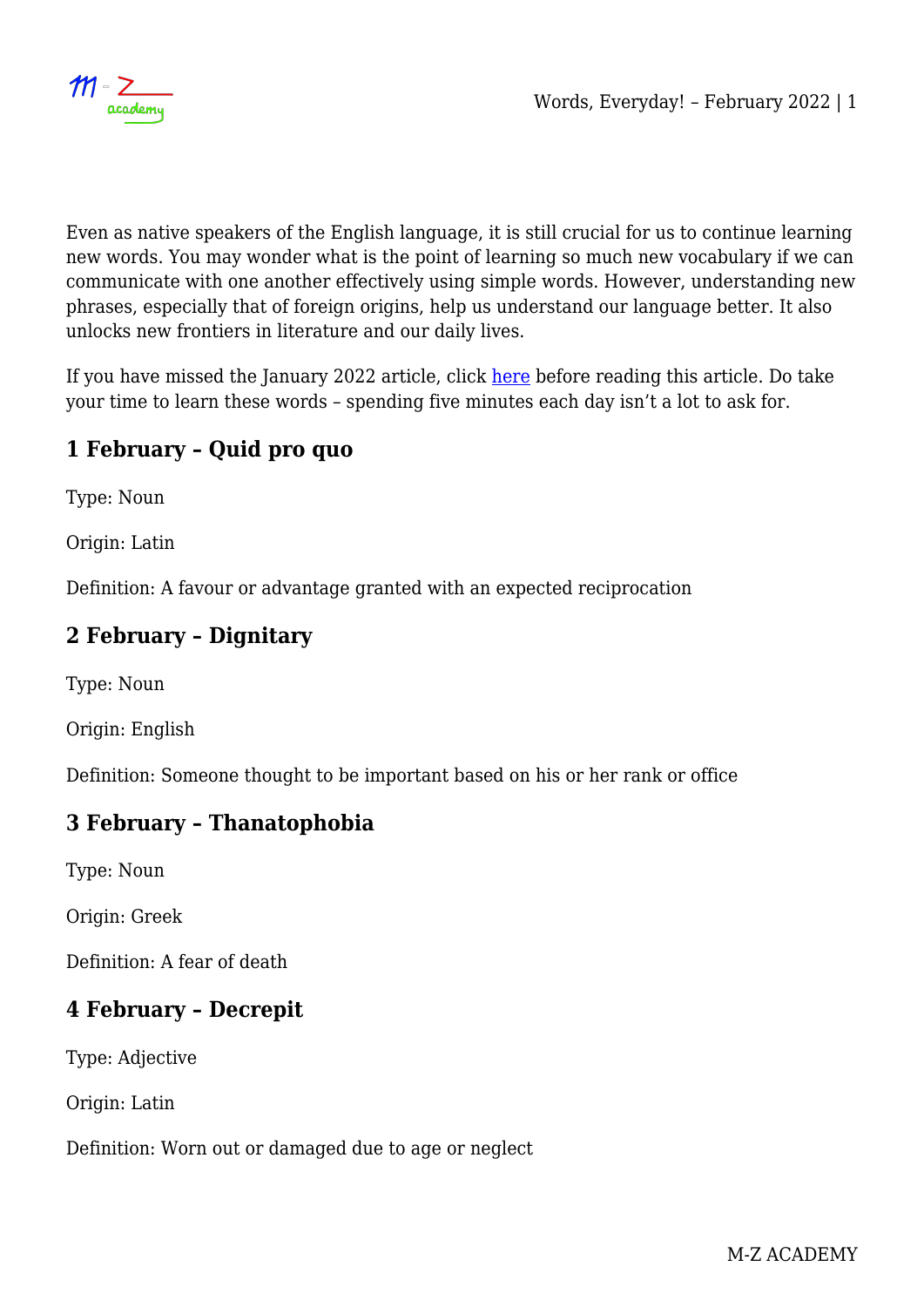$m - \sum_{\text{academy}}$ 

## **5 February – Ephemeral**

Type: Adjective

Origin: Greek

Definition: Lasting for a short period

# **6 February – Jejune**

Type: Adjective

Origin: Latin

Definition: Naïve, simplistic, superficial; a dry or uninteresting idea or writing

## **7 February – Jocular**

Type: Adjective

Origin: Latin

Definition: Humorous or playful

## **8 February – Ebullience**

Type: Noun

Origin: Latin

Definition: Being cheerful and full of energy

### **9 February – Consternation**

Type: Noun

Origin: Latin

Definition: Being anxious or dismal due to something unexpected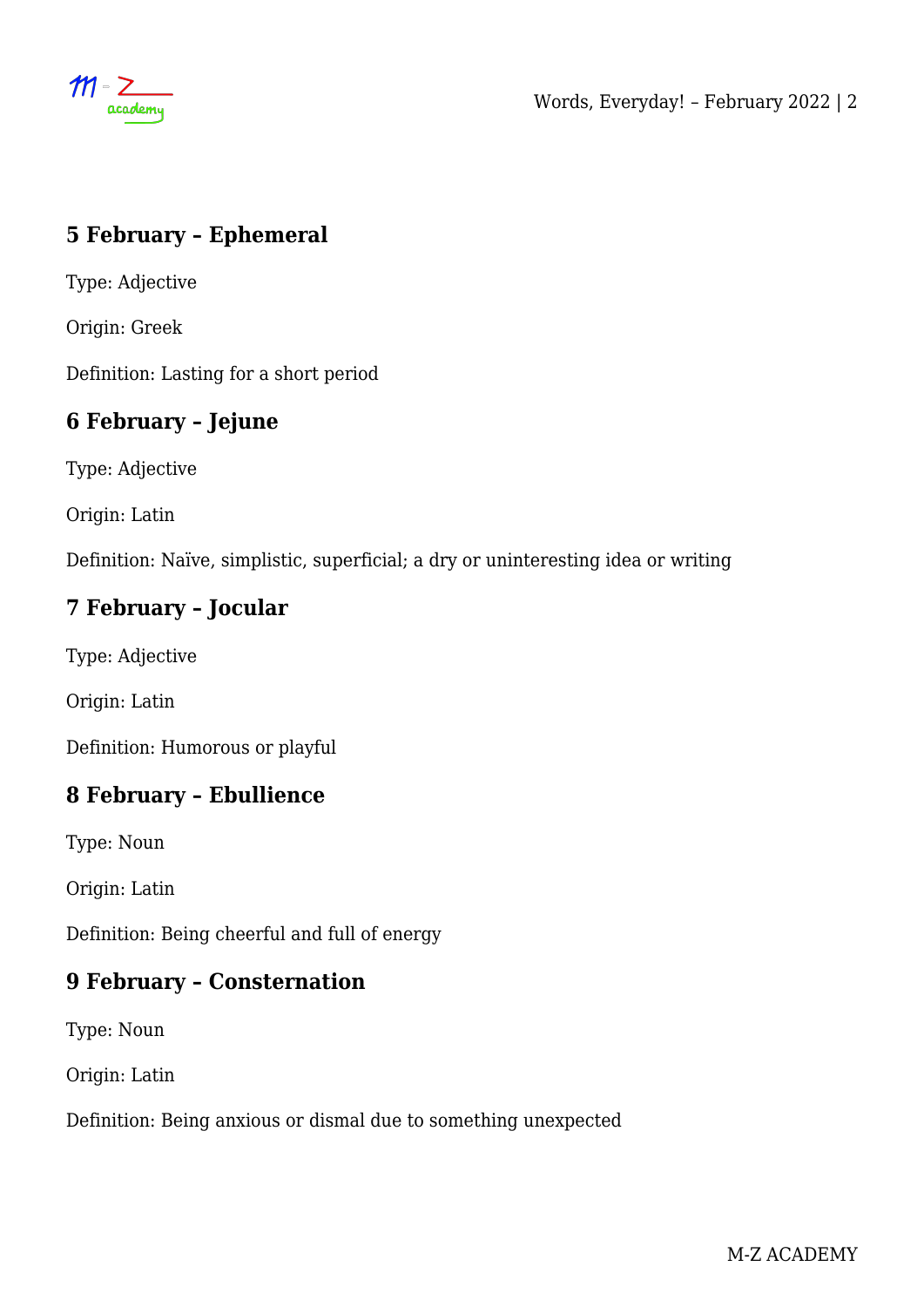$m \geq$ <br>academy

## **10 February – Vicissitude**

Type: Noun

Origin: Latin

Definition: A change in situation or fortune that is usually unwelcomed or unpleasant

## **11 February – Bedraggled**

Type: Adjective

Origin: English

Definition: Dishevelled

## **12 February – Ostentation**

Type: Noun

Origin: Latin

Definition: The pretentious or showy display of wealth and luxury meant to impress

## **13 February – Propensity**

Type: Noun

Origin: Latin

Definition: The tendency to behave in a certain manner

## **14 February – Corpulent**

Type: Adjective

Origin: Latin

Definition: A fat person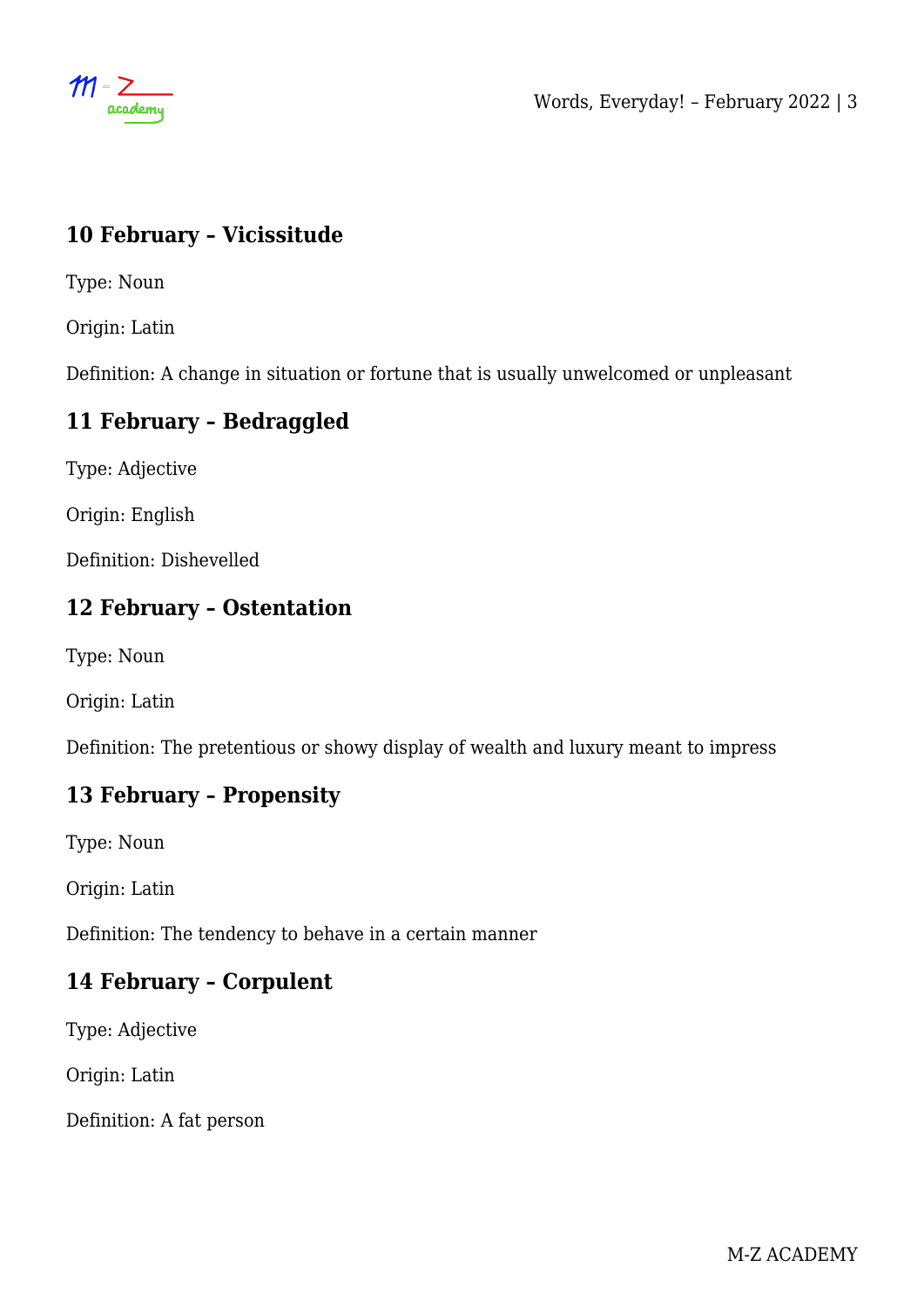$m \geq$ <br>academy

### **15 February – Reprobate**

Type: Noun, Adjective

Origin: Latin

Definition: An unprincipled person; unprincipled

#### **16 February – Incongruous**

Type: Adjective

Origin: Latin

Definition: Not in harmony with the surroundings or other aspects of something

### **17 February – Downtrodden**

Type: Adjective

Origin: English

Definition: Oppressed or mistreated by people in power

### **18 February – Cognizant**

Type: Adjective

Origin: English

Definition: To know or to be aware

### **19 February – Vexatious**

Type: Adjective

Origin: French

Definition: To tend to cause annoyance, frustration, or worry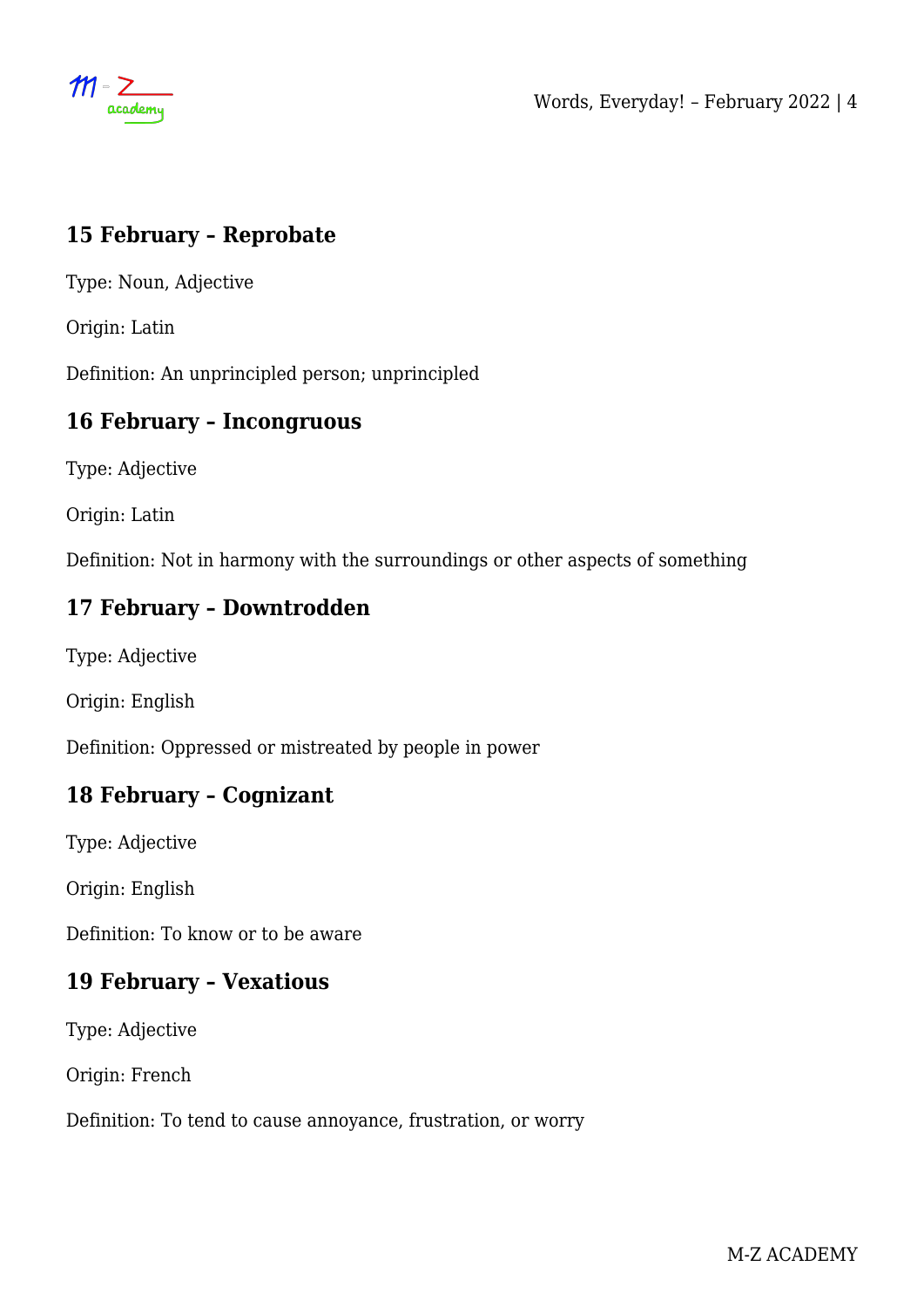$m \geq$ <br>academy

## **20 February – Machiavellian**

Type: Adjective

Origin: Italian

Definition: Cunning, scheming, and unscrupulous in politics

### **21 February – Deplorable**

Type: Adjective

Origin: French

Definition: Absolutely unacceptable and should be condemned

### **22 February – Vouchsafe**

Type: Noun

Origin: English

Definition: Granting someone something graciously or condescendingly; revealing or disclosing information

#### **23 February – Irascible**

Type: Adjective

Origin: Latin

Definition: Easily angered

## **24 February – Conciliatory**

Type: Adjective

Origin: Latin

Definition: Tend to pacify